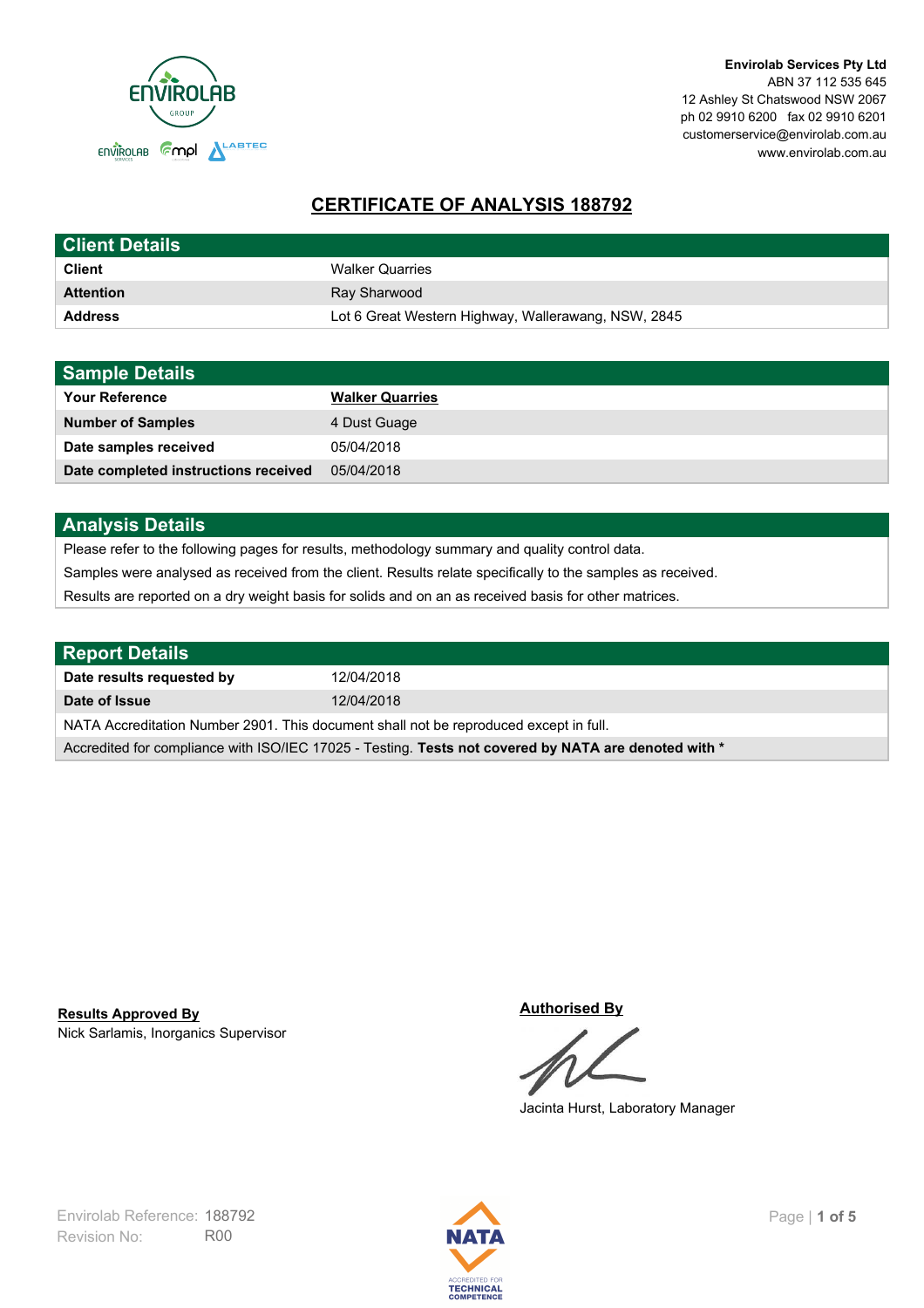#### **Client Reference: Walker Quarries**

| Dust Deposition AS 3580.10.1 |                         |                   |                   |                   |                   |
|------------------------------|-------------------------|-------------------|-------------------|-------------------|-------------------|
| Our Reference                |                         | 188792-1          | 188792-2          | 188792-3          | 188792-4          |
| Your Reference               | <b>UNITS</b>            | D <sub>1</sub>    | D <sub>2</sub>    | D <sub>3</sub>    | D <sub>4</sub>    |
| Type of sample               |                         | <b>Dust Guage</b> | <b>Dust Guage</b> | <b>Dust Guage</b> | <b>Dust Guage</b> |
| Dust Gauge Start Date        | $- -$                   | 02/03/2018        | 02/03/2018        | 02/03/2018        | 02/03/2018        |
| Dust Gauge End Date          | --                      | 04/04/2018        | 04/04/2018        | 04/04/2018        | 04/04/2018        |
| Dust - No. of Days Collected | --                      | 34                | 34                | 34                | 34                |
| Insoluble Solids             | $q/m2$ /month           | 0.7               | $\mathbf{1}$      | 1.2               | 0.7               |
| Combustible Matter           | q/m <sup>2</sup> /month | 0.2247            | 0.3095            | 0.2446            | 0.2147            |
| Ash                          | $q/m2$ /month           | 0.5042            | 0.6640            | 0.9286            | 0.4593            |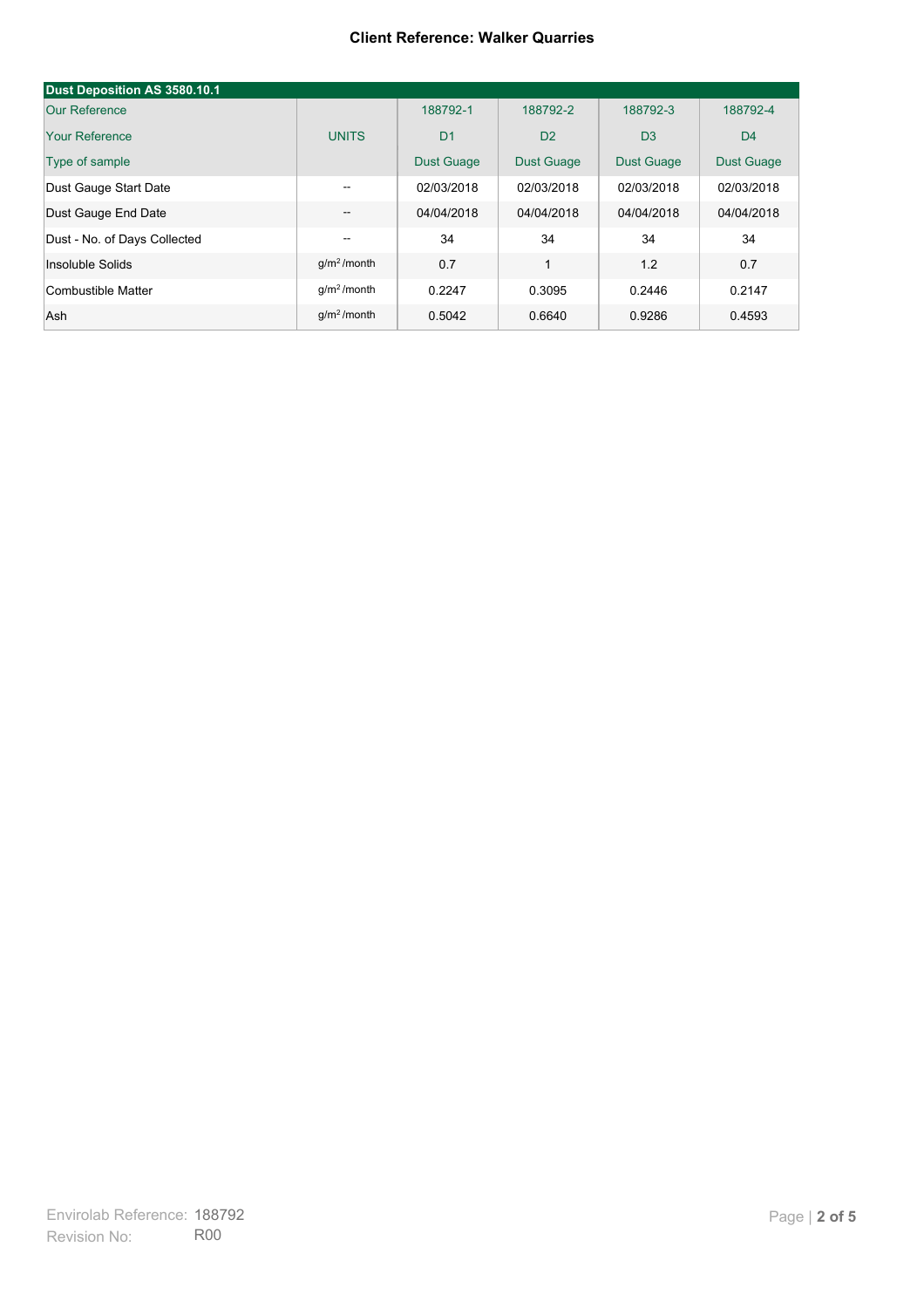### **Client Reference: Walker Quarries**

| <b>Method ID</b> | <b>Methodology Summary</b>                               |
|------------------|----------------------------------------------------------|
| AS 3580.10.1     | Analysis of dust gauges by AS 3580.10.1 (analysis only). |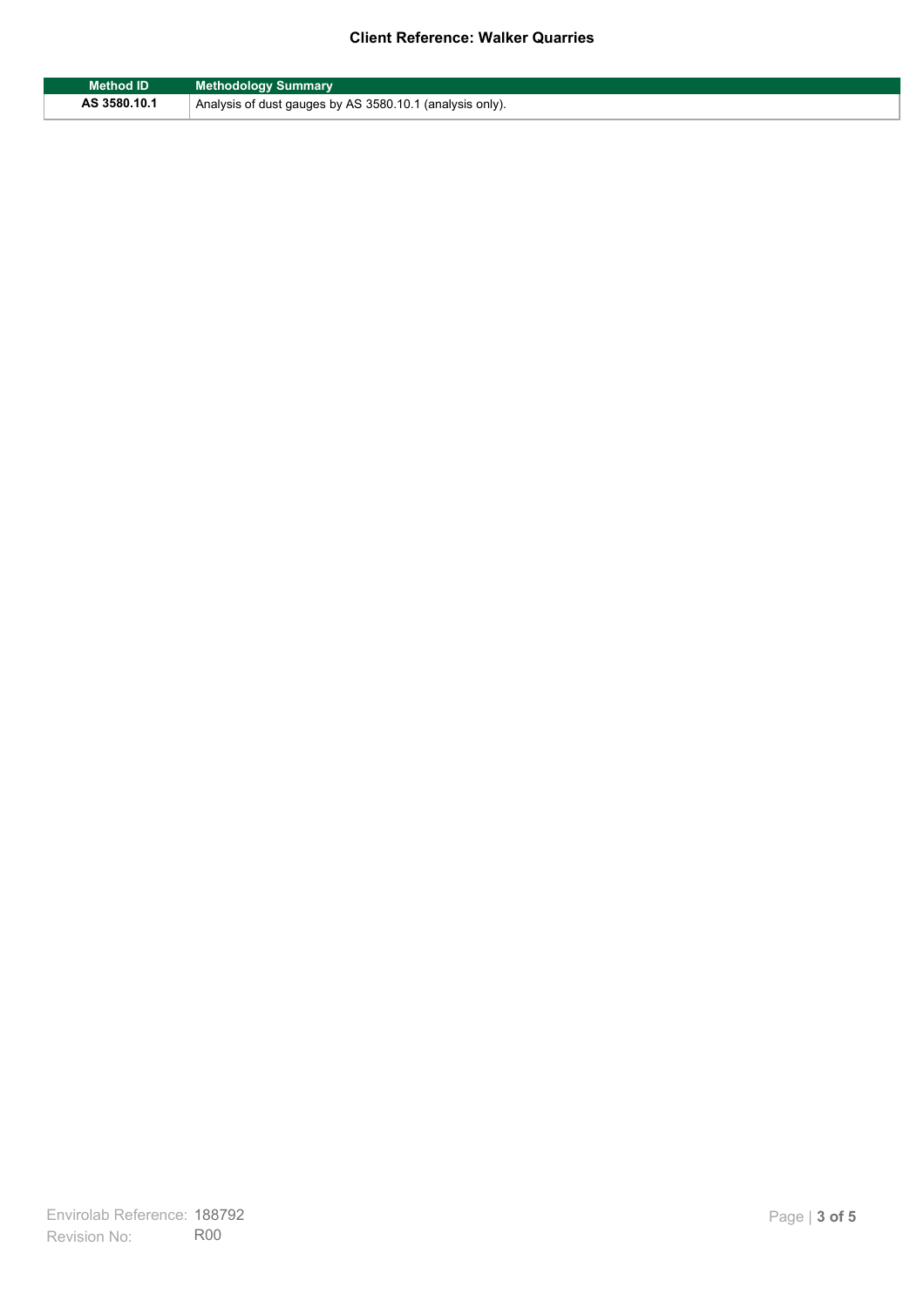### **Client Reference: Walker Quarries**

| <b>Result Definitions</b> |                                                  |
|---------------------------|--------------------------------------------------|
| <b>NT</b>                 | Not tested                                       |
| <b>NA</b>                 | Test not required                                |
| <b>INS</b>                | Insufficient sample for this test                |
| <b>PQL</b>                | <b>Practical Quantitation Limit</b>              |
| ≺                         | Less than                                        |
| >                         | Greater than                                     |
| <b>RPD</b>                | <b>Relative Percent Difference</b>               |
| <b>LCS</b>                | Laboratory Control Sample                        |
| <b>NS</b>                 | Not specified                                    |
| <b>NEPM</b>               | <b>National Environmental Protection Measure</b> |
| <b>NR</b>                 | Not Reported                                     |

| <b>Quality Control Definitions</b>                                                                                                                                                                                                                      |                                                                                                                                                                                                                                        |  |
|---------------------------------------------------------------------------------------------------------------------------------------------------------------------------------------------------------------------------------------------------------|----------------------------------------------------------------------------------------------------------------------------------------------------------------------------------------------------------------------------------------|--|
| <b>Blank</b>                                                                                                                                                                                                                                            | This is the component of the analytical signal which is not derived from the sample but from reagents,<br>glassware etc, can be determined by processing solvents and reagents in exactly the same manner as for<br>samples.           |  |
| <b>Duplicate</b>                                                                                                                                                                                                                                        | This is the complete duplicate analysis of a sample from the process batch. If possible, the sample selected<br>should be one where the analyte concentration is easily measurable.                                                    |  |
| <b>Matrix Spike</b>                                                                                                                                                                                                                                     | A portion of the sample is spiked with a known concentration of target analyte. The purpose of the matrix spike<br>is to monitor the performance of the analytical method used and to determine whether matrix interferences<br>exist. |  |
| <b>LCS (Laboratory</b><br><b>Control Sample)</b>                                                                                                                                                                                                        | This comprises either a standard reference material or a control matrix (such as a blank sand or water) fortified<br>with analytes representative of the analyte class. It is simply a check sample.                                   |  |
| <b>Surrogate Spike</b>                                                                                                                                                                                                                                  | Surrogates are known additions to each sample, blank, matrix spike and LCS in a batch, of compounds which<br>are similar to the analyte of interest, however are not expected to be found in real samples.                             |  |
| Australian Drinking Water Guidelines recommend that Thermotolerant Coliform, Faecal Enterococci, & E.Coli levels are less than<br>1cfu/100mL. The recommended maximums are taken from "Australian Drinking Water Guidelines", published by NHMRC & ARMC |                                                                                                                                                                                                                                        |  |

2011.